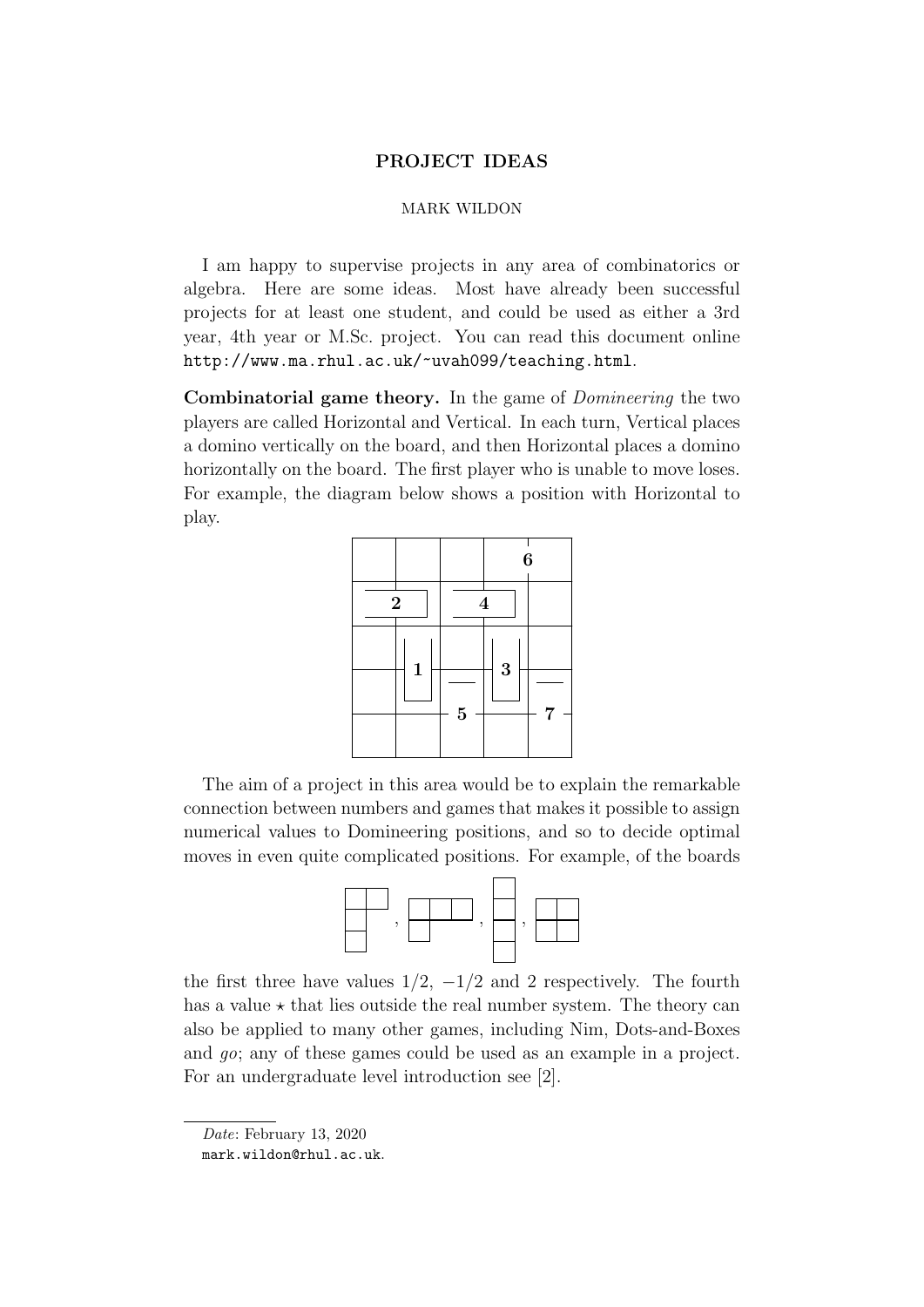Poker. It is possible to use game theory to give a complete analysis of some simplified poker games. For instance, in the AKQ-game, a pack consisting of the ace, king and queen of spades is shuffled, and each player is given one card. After a round of betting either one player folds, or there is a showdown and the player with the higher card wins. The optimal strategy for this game shows many techniques used by good poker players in real games, for example, bluffing on weak hands, and slow-playing on strong hands.

The aim of a project in this area could to give a mathematical analysis of the AKQ-game or a more complicated variant. Alternatively, or in addition, some of the literature on five-card draw could be surveyed: see for example [33]. I can supply some computer code that can simulate different strategies in the AKQ-game and five-card draw and related games.

See [12] for an introduction to this area (written more for pokerplayers than for mathematicians).

**Derangements.** Let  $\sigma$  be a permutation of the set  $\{1, 2, \ldots, n\}$ , i.e.  $\sigma$ is a bijective function from  $\{1, 2, ..., n\}$  to itself. A fixed point of  $\sigma$  is an element  $k \in \{1, 2, ..., n\}$  such that  $\sigma(k) = k$ . A permutation is said to be a *derangement* if it has no fixed points. Let  $r_n(k)$  be the number of permutations of  $\{1, 2, \ldots, n\}$  with exactly k fixed points and let  $d_n = r_n(0)$ .

There are a number of interesting combinatorial bijections involving derangements. For example, Wilf [32] gives a bijective proof that

$$
r_n(0) - r_n(1) = (-1)^n.
$$

Remmel [28] gives a bijective proof that

$$
dn = nd_{n-1} + (-1)^n.
$$

A more recent paper by Diaconis, Fulman, Guralnick [18] proves a number of statistical results on the numbers  $r_n(k)$ . For many more open problems on derangements, see Peter Cameron's notes: www.maths. qmul.ac.uk/~pjc/slides/beamer/triangle1.pdf.

**Stirling numbers.** Given  $n, k \in \mathbb{N}_0$ , the Stirling number of the second kind  $\{n\}\)$  is defined to be the number of set partitions of  $\{1, 2, \ldots, n\}$ into k non-empty subsets. For example,  $\{\{1,4\},\{2\},\{3,5,6\}\}\$ is one of the set partitions contributing to  $\{^6_3\}.$ 

The aim of this project would be to explore some of the many different settings in which Stirling numbers appear, some of the many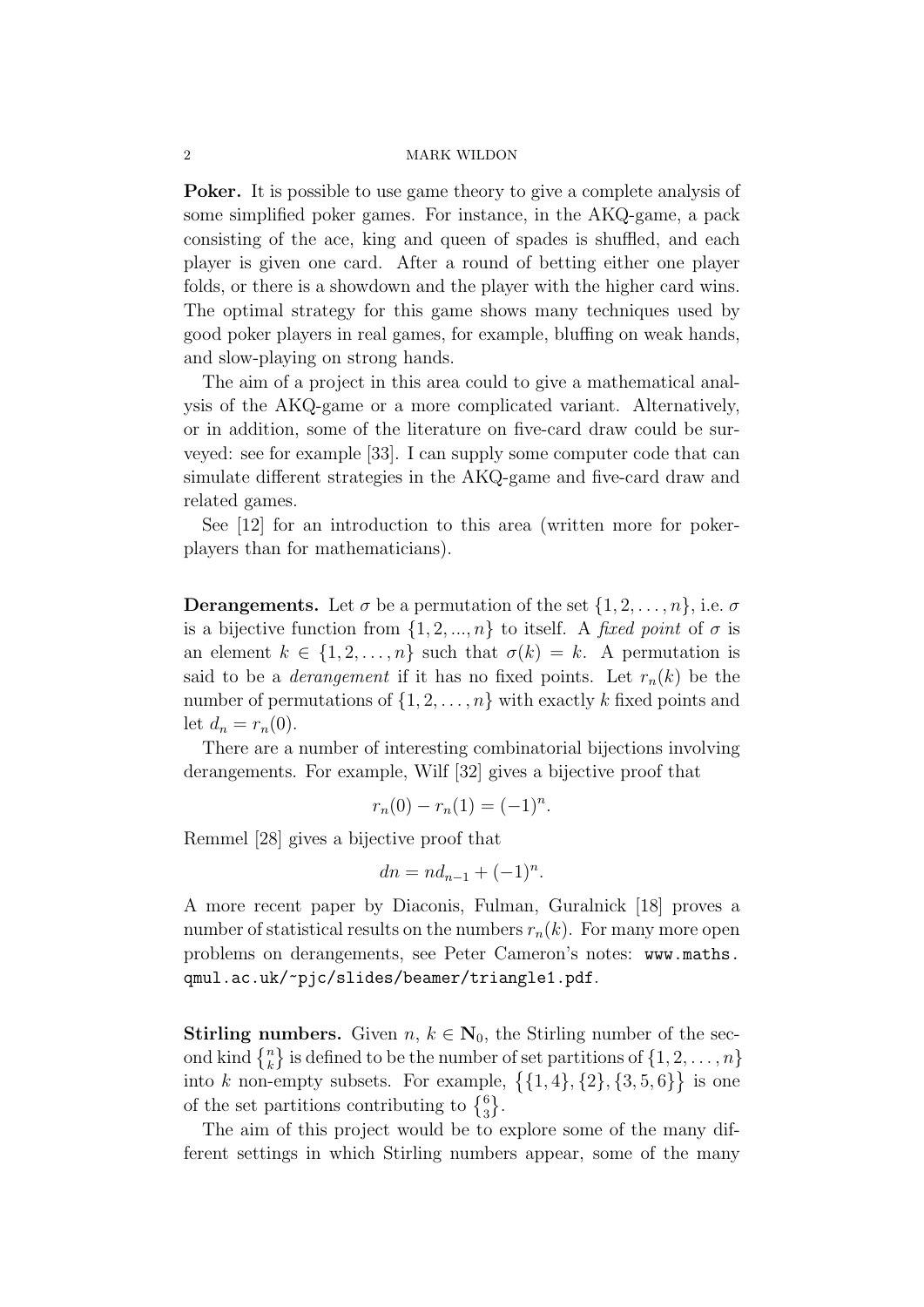#### PROJECT IDEAS 3

combinatorial identities they satisfy, and to say something about their asymptotic behaviour for large n and k. See [20,  $\S6.1$ ] for an introduction to the subject and further examples.

Estimates for the number of partitions of  $n$ . A partition of a natural number is a way to write that number as a sum of smaller numbers. For example there are five partitions of 4, namely 4 itself,  $3+$ 1, 2+2, 2+1+1 and 1+1+1+1. In 1918, G. H. Hardy and S. Ramanujan [22] proved an amazing asymptotic formula for the number of partitions of  $n$ . The early sections of their paper give some easier combinatorial argument that it would be interested to survey. A later paper by Erdös [19] gives some other nice elementary arguments. (Here 'elementary' means not using complex analysis: some real analysis will be required!)

The RSK-correspondence. If  $m, n \in \mathbb{N}$ , then any sequence of  $mn + 1$  distinct real numbers has either an increasing subsequence of length  $m + 1$ , or a decreasing subsequence of length  $n + 1$ . One proof of this fact uses the RSK-correspondence.

The RSK-correspondence is a bijective map between permutations of  $\{1, 2, \ldots, n\}$  and pairs of tableaux of the type shown below. For example,

|  |  | $\begin{pmatrix} 1 & 2 & 3 & 4 & 5 & 6 \\ 5 & 1 & 6 & 3 & 4 & 2 \end{pmatrix} \longleftrightarrow \begin{pmatrix} 1 & 3 \\ 2 & 4 \\ 6 & 5 \end{pmatrix}, \frac{1 & 2 & 4}{3 & 6}$ |  |  |  |
|--|--|-----------------------------------------------------------------------------------------------------------------------------------------------------------------------------------|--|--|--|
|  |  |                                                                                                                                                                                   |  |  |  |
|  |  |                                                                                                                                                                                   |  |  |  |

A possible project in this area would explain how the correspondence works, prove some its (quite remarkable) combinatorial properties (this could lead to Knuth's relations on words and/or shadow diagrams), and give some applications, such as the finite Bolzano–Weierstrass theorem mentioned earlier or the Cauchy–Frobenius identity in symmetric polynomials. See [11, Chapter 13] for an introduction to the RSKcorrespondence.

**Card shuffling.** Suppose that we shuffle a pack of  $n$  cards by choosing uniformly at random two numbers from 1 up to  $n$ . If the numbers are the same, we do nothing; otherwise we swap the cards in the indicated positions. This is not a particularly efficient shuffle, so it is perhaps surprising that after a bit more than  $\frac{1}{2}n \log n$  shuffles, it is very likely than the pack will be well-mixed.

The first aim of a project in this area would be to understand the definition and properties of total variation distance, which gives a way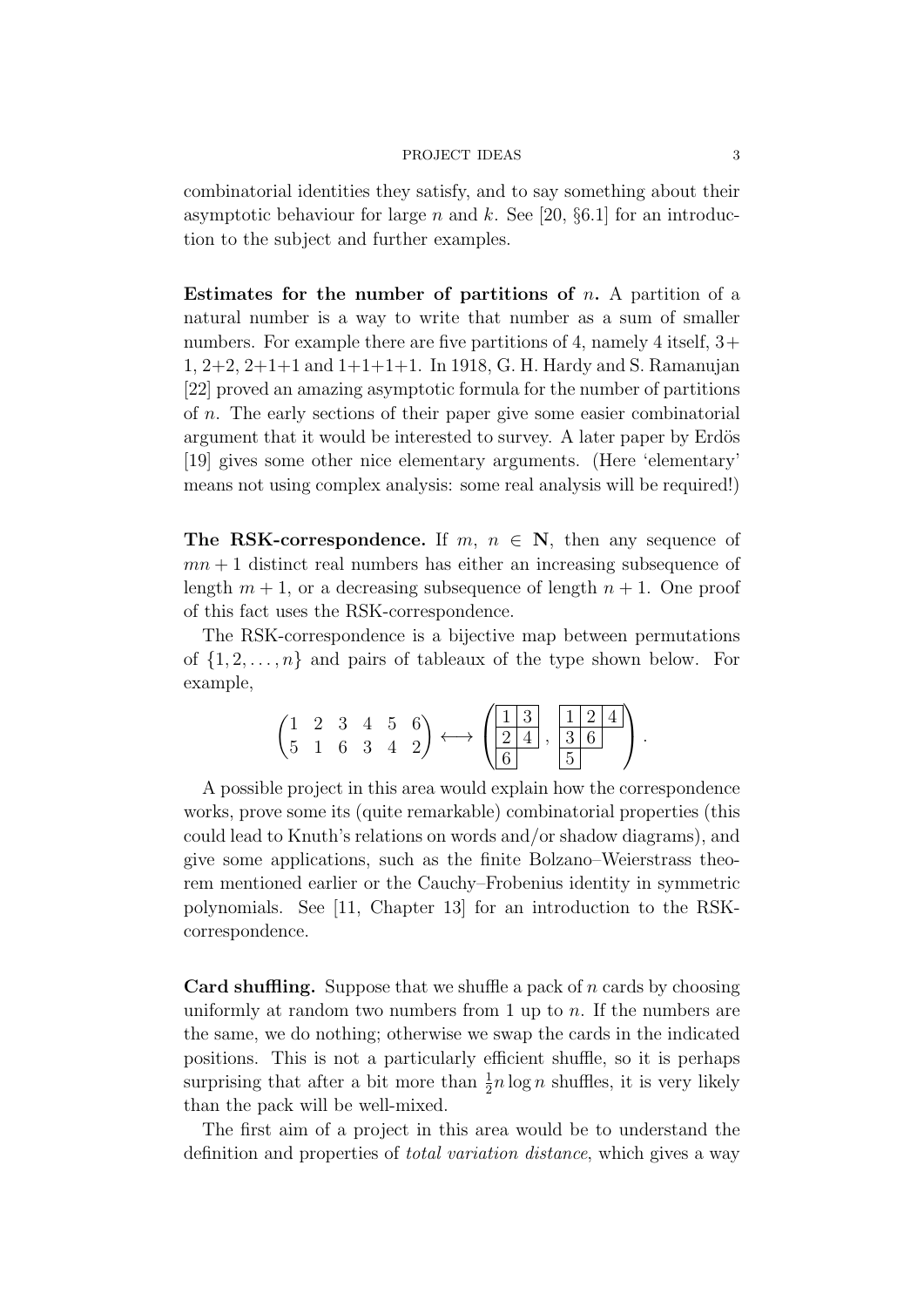to measure how well a shuffle mixes a pack. Then it should try to explain the sharp 'cut-off' phenomenon: that the amount of mixing after k shuffles is low until k is near to  $\frac{1}{2}n \log n$ , at which point it rapidly increases so that the shuffle becomes indistinguishable from a random permutation.

A mixture of probabilistic and algebraic arguments will be required, and it is likely that this project would be found quite demanding. Diaconis' book [17] is an excellent source. See Chapter 28 of [1] for an introduction.

Hook Formula. The Hook Formula is a remarkable combinatorial formula for the number of standard tableaux of a given shape. For instance, there are 5 standard (3, 2)-tableaux, as shown below:



A project in this area might survey some of the different ways to prove the formula (suitable proofs include those by Greene–Nijenhuis–Wilf [21], Bandlow [3] and Novelli–Pak–Stoyanovskii [25]) and look at applications to enumerative combinatorics. For example, the formula for the Catalan Numbers  $C_n = \frac{1}{n+1} \binom{2n}{n}$  $\binom{2n}{n}$  follows from the Hook Formula for tableaux of shape  $(n, n)$ .

Knights and spies. In a room there are 100 people, numbered from 1 to 100. A person is either a knight or a spy. Knights always tell the truth, but spies may tell the truth or lie as they see fit. Every person in the room knows the identity of everyone else. It is given that strictly more knights than spies are present.

Asking only questions of the form

'Person  $i$ , what is the identity of person  $j$ ?',

what is the minimum number of questions which will guarantee to find everyone's true identity?

The aim of a project in this area would be to survey the literature on this and related problems, and maybe consider applications to social networks or look at some related unsolved problems. See [6], [31] and the references in [10] for an introduction.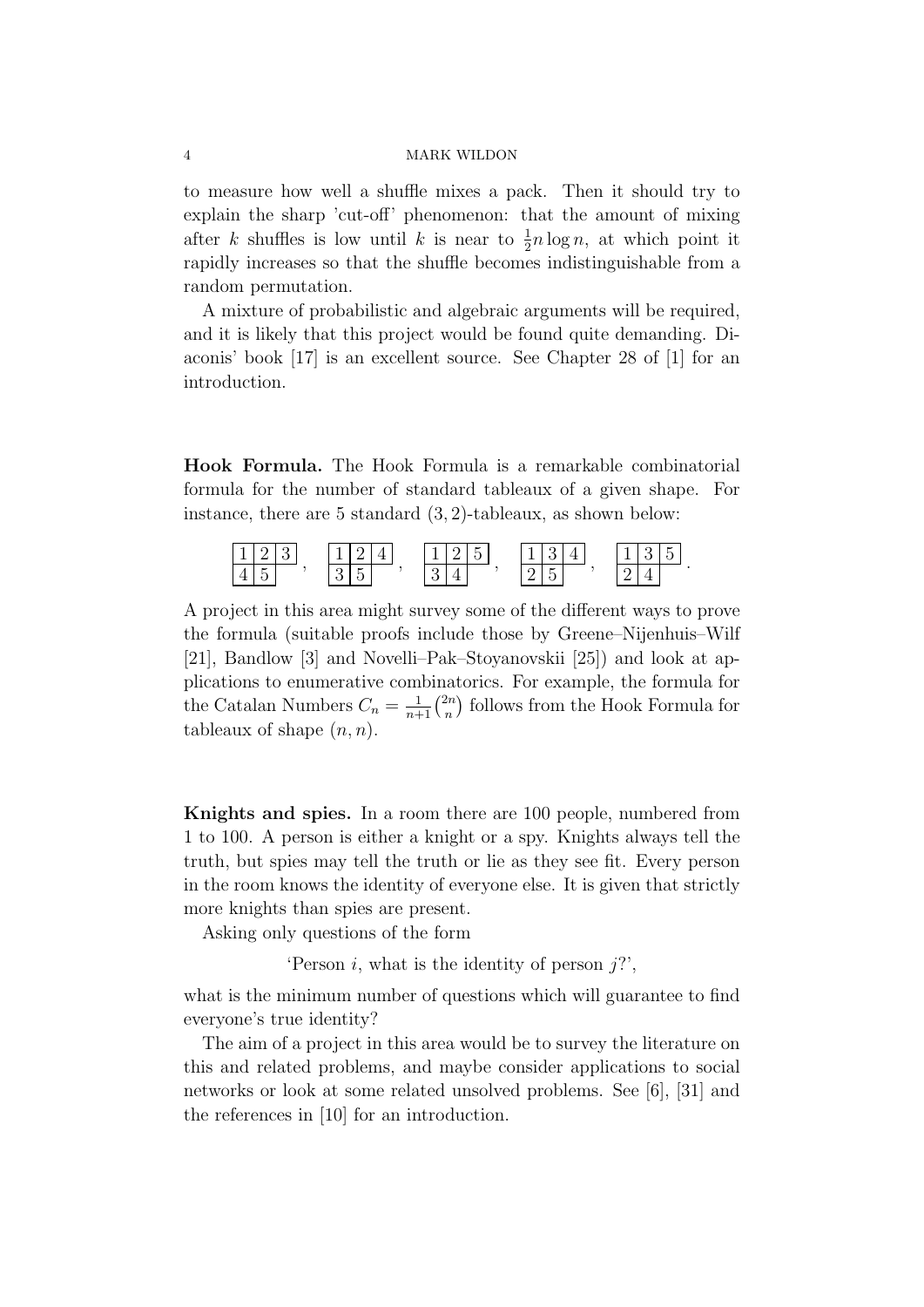#### PROJECT IDEAS 5

Secret-sharing schemes. Suppose we want any three of five people to be able to decode a message encoded using a key  $k$ . Any two of them working together should not be able to learn anything. This can be achieved by splitting  $k$  into five shares, using ideas from coding theory.

The original scheme, due to Shamir [29], and lectured in the MT5462 Cipher Systems course, uses polynomial interpolation. It is related to the Reed–Solomon codes studied in MT5461 Error Correcting Codes. Other schemes are due to Brickell [8] and [5]. See [26] for a recent result that leads to a new coding theory bound. A useful survey article is [30]. The recent book [14] gives a formal computational framework and goes into a lot of detail on the algebra of secret sharing.

You could concentrate on the algebra and combinatorics, or go more into the cryptography by considering what happens when people start cheating. For instance, the people could be cloud computing providers, and cheating could mean that one or more lies (deliberately or accidentally) about their share.

Other ideas. Here are some brief ideas for other possible projects (not yet taken by a student). Please see me for more details.

- Do bookmakers profit from the wisdom of crowds? The book [23] could be a useful source for several different projects with a practical slant.
- Hall's Marriage Theorem and related results: there is a circle of interesting combinatorial theorems all of which can be used to prove one another: Hall's Marriage Theorem, König's Lemma, the Maxflow-mincut Theorem, Gale–Ryser Theorem, . . . The aim of this project would be to prove one of these theorems, and explore the circle of implications and some applications of the theorems.
- Cop and robber games: graph searching problems. There is a recent book by Bonato and Nowakowski [7] that is a good introduction. A related search game was the subject of a popular question on a stackexchange cite: see https://tinyurl.com/ yx9q8vyq; see [9] for some further results.
- Weighing pennies: given 12 pennies, one of which *might* be counterfeit have a different weight to the others, how many weighings does it take to locate the counterfeit penny and determine whether it is light or heavy, or be sure that all the coins are genuine? This problem has a close connection with coding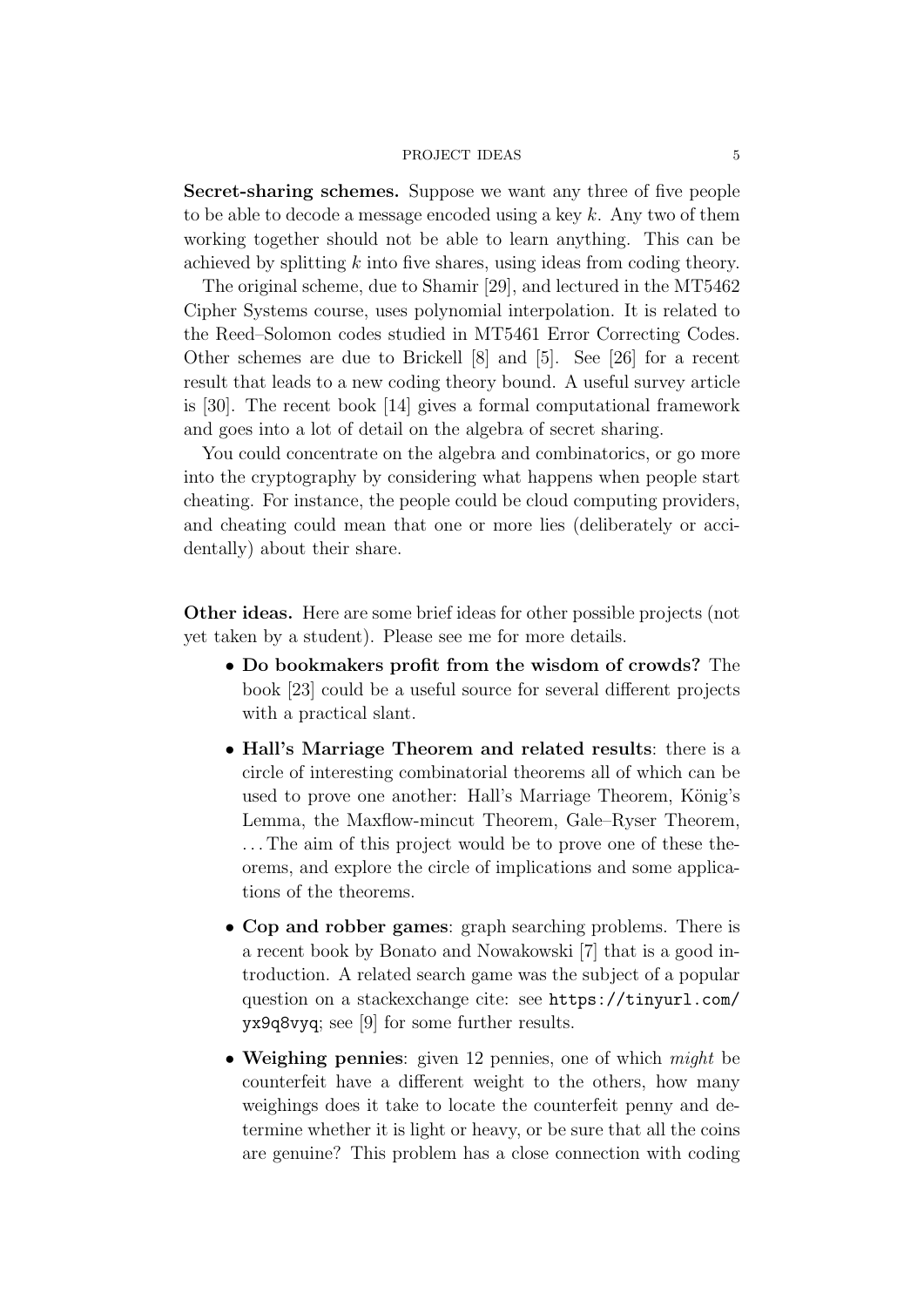theory and has a non-adaptive optimal solution (i.e. the weighings can be specified in advance). A project could survey work on this problem and its many generalizations, for example: multiple counterfeit coins, restrictions on how many coins can be placed on the balance, adaptive versus non-adaptive solutions.

• How to find and decode asymptotically good binary codes. Very roughly, this project would be about binary codes of long length that have high rate and high minimum distance. The Gilbert–Varshamov bound shows that such codes must exist, but it doesn't give any effective way to find them. Try searching for 'concatenated codes', 'Expander codes', and 'LDPC codes' to see some modern constructions and decoders.

One possible aim of a project in this area would be to understand the definition of (bipartite) expander graphs and the probabilistic proof that they exist. It should then explain how bipartite graphs can be used to define asymptotically good codes. There are now some notes appearing on the web aimed at advanced undergraduates. See http://www.cs.washington. edu/education/courses/cse533/06au/lecnotes/lecture13. pdf for an introduction. It might be very interesting to do some simulations of encoding and decoding for a randomly constructed expander code. Some programming would be required.

- Counting combinatorial objects using sign-reversing involutions. A typical example is the 'Matrix Tree Theorem' which expresses the number of spanning trees in a graph as a determinant. In particular, this theorem implies that there are  $n^{n-2}$  distinct trees on the vertex set  $\{1, 2, ..., n\}$ . There is a very nice introductory paper [4]. This could also form part of a project on symmetric polynomials: the final chapter of [24] gives a very nice account of some arguments that until recently were only available in the research literature. The article [27] has some nice bijective and involutive proofs.
- Ramsey Theory, builder–painter games. See [13] for a recent paper with some new results and background references. (If this area sounds interesting you should certainly also talk to Dr Gerke.)
- Binomial identities. Very rich and can be very deep. Gould's tables, Knuth convolution polynomials, Wilf–Zeilberger method . . .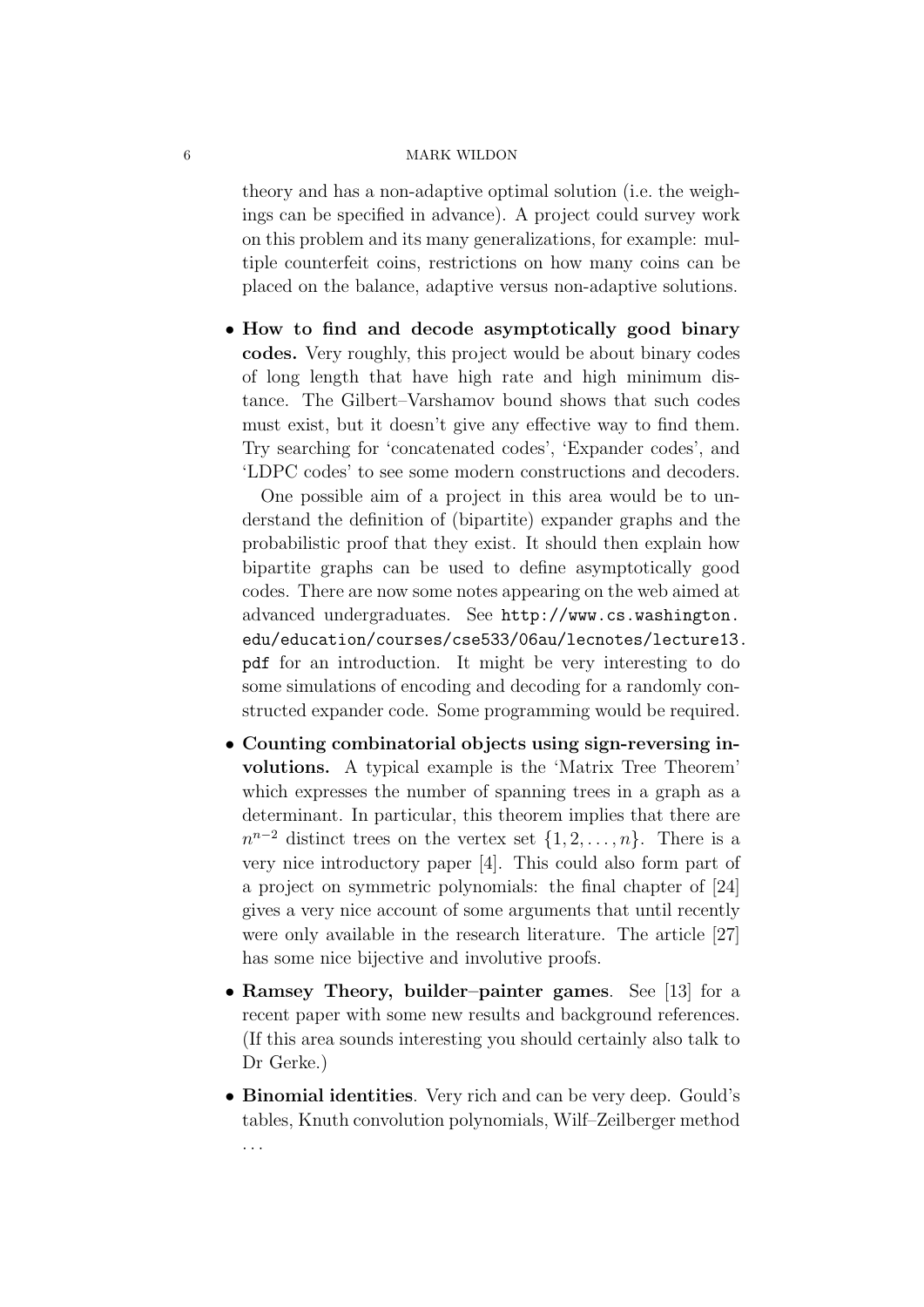# PROJECT IDEAS 7

• Voting theory. One basic result is Arrow's Theorem: subject to some apparently reasonable axioms characteristing fairness, the only fair voting system for an election with three or more candidates is a dictatorship! That is, there is a single elector whose preferences are the only ones that matter. There are also connections with the representation theory of the symmetric group (my main research area): see [16] or [15] for an introduction.

# **REFERENCES**

- [1] Aigner, M., and Ziegler, G. M. Proofs from THE BOOK, 3rd ed. Springer, 2010.
- [2] Albert, M. H., Nowakowski, R. J., and Wolfe, D. Lessons in play: An introduction combinatorial game theory. A K Peters, 2007.
- [3] BANDLOW, J. An elementary proof of the hook formula. *Electron. J. Combin.* 15, 1 (2008), Research paper 45, 14.
- [4] Benjamin, A. T., and Cameron, N. T. Counting on determinants. Amer. Math. Monthly 112, 6 (2005), 481–492.
- [5] Blakley, G. R. Safeguarding cryptographic keys. In AFIPS Conference Proceedings (1979), vol. 48, pp. 313–317.
- [6] Blecher, P. M. On a logical problem. Discrete Math. 43, 1 (1983), 107–110.
- [7] Bonato, A., and Nowakowski, R. J. The Game of Cops of Robbers on Graphs. American Mathematical Society, 2011.
- [8] Brickell, E. F. Some ideal secret sharing schemes. In Advances in cryptology—EUROCRYPT '89 (Houthalen, 1989) (1990), vol. 434 of Lecture Notes in Comput. Sci., Springer, Berlin, pp. 468–475.
- [9] Britnell, J. R., and Wildon, M. Finding a princess in a palace: a pursuitevasion problem. Elec. J. Combinat. 20  $(2013)$ ,  $\#25$ .
- [10] BRITNELL, J. R., AND WILDON, M. The majority game with an arbitrary majority. *Disc. Appl. Math 208* (2016), 1–6.
- [11] Cameron, P. J. Combinatorics: Topics, Techniques, Algorithms. CUP, 1994.
- [12] Chen, B., and Ankenman, J. The Mathematics of Poker. ConJelCo LLC, 2006.
- [13] CONLON, D., FOX, J., AND SUDAKOV, B. Essays in extremal combinatorics. arXiv:1212.1300, http://arxiv.org/abs/1212.1300.
- [14] CRAMER, R., DAMGÅRD, I. B., AND NIELSEN, J. B. Secure multiparty secret sharing. Cambridge University Press, 2015.
- [15] CRISMAN, K.-D., AND ORRISON, M. E. Representation theory of the symmetric group in voting theory and game theory. In Algebraic and geometric methods in discrete mathematics, vol. 685 of Contemp. Math. Amer. Math. Soc., Providence, RI, 2017, pp. 97–115.
- [16] Daugherty, Z., Eustis, A. K., Minton, G., and Orrison, M. E. Voting, the symmetric group, and representation theory. Amer. Math. Monthly 116, 8 (2009), 667–687.
- [17] Diaconis, P. Group Representations in Probability and Statistics, vol. 11 of Lecture Notes — Monograph Series. Institute of Mathematical Statistics, 1988.